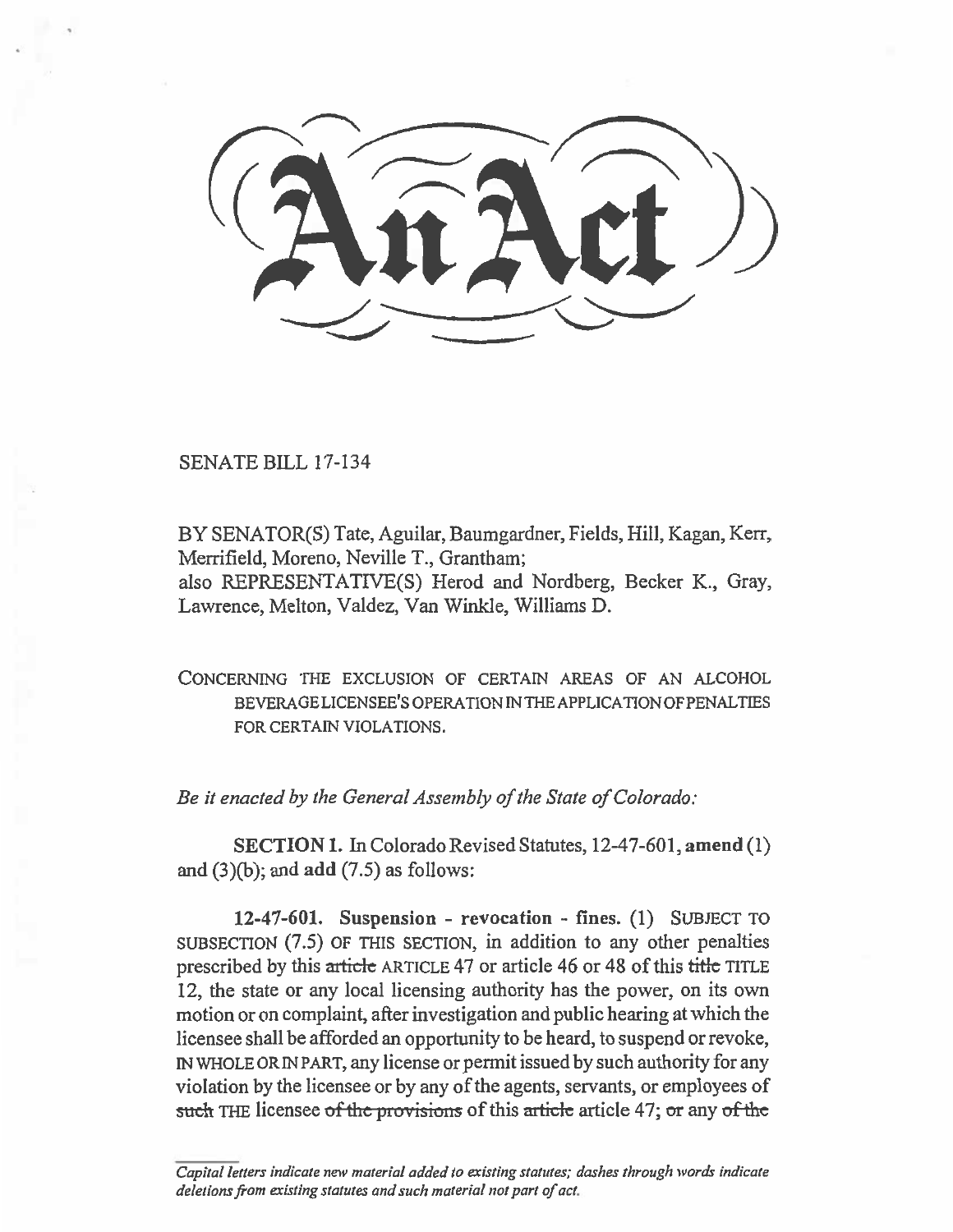rules or regulations authorized pursuant to BY this article ARTICLE 47; or of any of the terms, conditions, or provisions of the license or permit issued by such authority. Any licensing authority has the power to administer oaths and issue subpoenas to require the presence of persons and the production of papers, books, and records necessary to the determination of any hearing that the licensing authority is authorized to conduct.

(3) (b) SUBJECT TO SUBSECTION (7.5) OF THIS SECTION, the fine accepted shall be the equivalent to twenty percent of the licensee's estimated gross revenues from sales of alcohol beverages during the period of the proposed suspension; except that the fine shall MUST be not less than BETWEEN two hundred dollars nor more than AND five thousand dollars.

(7.5) (a) THE FOLLOWING APPLIES ONLY IF THE LICENSING AUTHORITY HAS DECIDED TO IMPOSE A SUSPENSION FOR A VIOLATION OF SECTION 12-47-901 (1)(a), (1)(a.5), OR (5)(a)(I) THAT OCCURS IN A SALES ROOM FOR A LICENSEE OPERATING PURSUANT TO SECTION 12-47-402 (2) OR (6), 12-47-403 (2)(e), OR 12-47-406 (1)(b):

(I) IF THE LICENSING AUTHORITY DECIDES TO ACCEPT A FINE IN LIEU OF A LICENSE SUSPENSION, THE LICENSING AUTHORITY SHALL ONLY INCLUDE IN THE COMPUTATION OF THE FINE THE ESTIMATED GROSS REVENUES OF THE RETAIL SALES OF THE SALES ROOM WHERE THE VIOLATION OCCURRED, AND NOT ANY MANUFACTURING OR WHOLESALE ACTIVITIES OF THE LICENSEE; EXCEPT THAT THE FINE MUST BE BETWEEN TWO HUNDRED AND FIVE THOUSAND DOLLARS; AND

(II) IF THE LICENSING AUTHORITY DECLINES TO ACCEPT A FINE, IT SHALL LIMIT ANY SUSPENSION TO THE DESIGNATED PREMISES FOR THE SALES ROOM WHERE THE VIOLATION OCCURRED, AND NOT ANY MANUFACTURING OR WHOLESALE ACTIVITIES OF THE LICENSEE. IN THE CASE OF A TEMPORARY SALES ROOM FOR NOT MORE THAN THREE CONSECUTIVE DAYS, THE LICENSING AUTHORITY SHALL APPLY A SUSPENSION ISSUED IN ACCORDANCE WITH THIS SECTION ONLY TO FUTURE TEMPORARY SALES ROOMS AND NOT ANY MANUFACTURING OR WHOLESALE ACTIVITIES OF THE LICENSEE.

(b) THE FOLLOWING APPLIES ONLY IF THE LICENSING AUTHORITY HAS DECIDED TO IMPOSE A SUSPENSION FOR A VIOLATION OF SECTION 12-47-901 (1)(a), (1)(a.5), OR (5)(a)(I) THAT OCCURS IN A RETAIL ESTABLISHMENT FOR LICENSEES OPERATING PURSUANT TO SECTION

## PAGE 2-SENATE BILL 17-134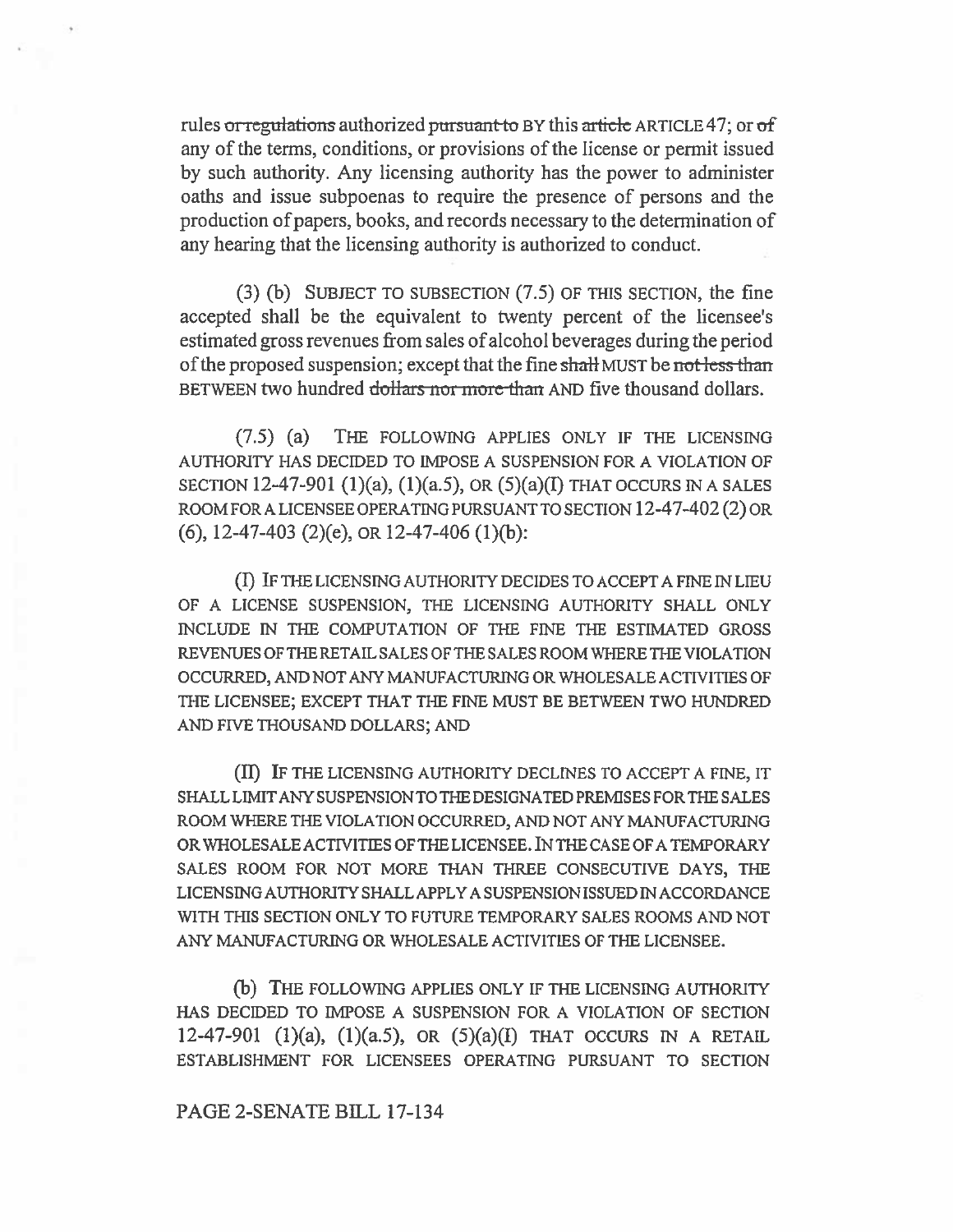12-47-415, 12-47-420, OR 12-47-424:

(I) IF THE LICENSING AUTHORITY DECIDES TO ACCEPT A FINE IN LIEU OF A LICENSE SUSPENSION, THE LICENSING AUTHORITY SHALL ONLY INCLUDE IN THE COMPUTATION OF THE FINE THE ESTIMATED GROSS REVENUES OF THE RETAIL ACTIVITIES OF THE LICENSEE, AND NOT ANY MANUFACTURING OR WHOLESALE ACTIVITIES OF THE LICENSEE; EXCEPT THAT THE FINE MUST BE BETWEEN TWO HUNDRED AND FIVE THOUSAND DOLLARS; AND

**(H)** IF THE LICENSING AUTHORITY DECLINES TO ACCEPT A FINE, IT SHALL LIMIT ANY SUSPENSION TO THE RETAIL ACTIVITIES OF THE LICENSEE, AND NOT ANY MANUFACTURING OR WHOLESALE ACTIVITIES OF THE LICENSEE.

**SECTION 2. Act subject to petition - effective date applicability.** (1) This act takes effect at 12:01 a.m. on the day following the expiration of the ninety-day period after final adjournment of the general assembly (August 9, 2017, if adjournment sine die is on May 10, 2017); except that, if a referendum petition is filed pursuant to section 1 (3) of article V of the state constitution against this act or an item, section, or part of this act within such period, then the act, item, section, or part will not take effect unless approved by the people at the general election to be held in November 2018 and, in such case, will take effect on the date of the official declaration of the vote thereon by the governor.